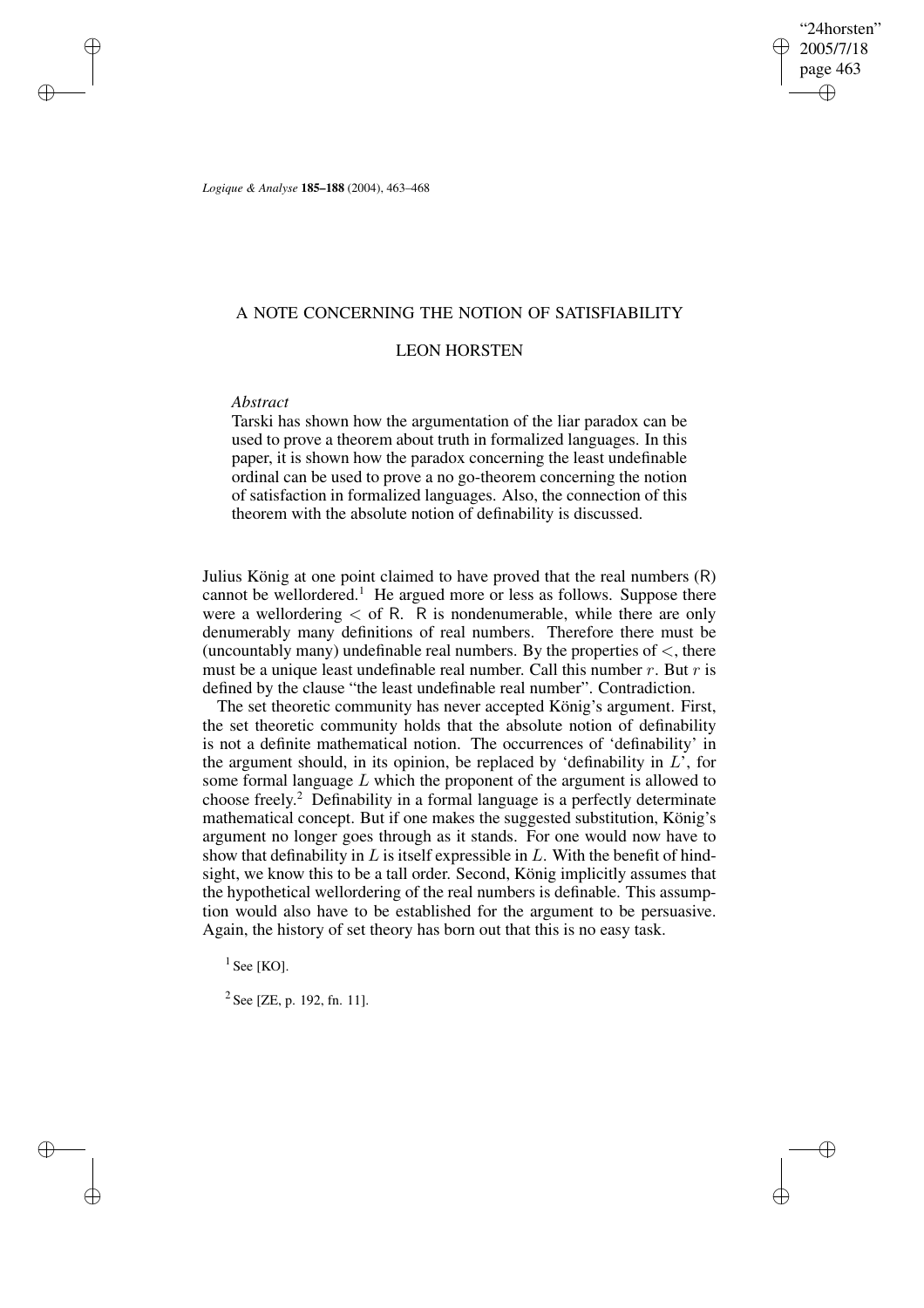"24horsten" 2005/7/18 page 464 ✐ ✐

✐

✐

#### 464 LEON HORSTEN

Alan Hazen has constructed an argument concerning the definability of ordinal numbers which uses König's reasoning.<sup>3</sup> Hazen's simple argument purports to show that every ordinal number is definable. It goes roughly as follows. Suppose, for a reductio, that there is an undefinable ordinal. Then by the definable wellordering of the ordinals, there is a least undefinable ordinal o. But then we have just given a definition of this ordinal, so o is definable after all. Contradiction.

The second objection by the mathematical community then no longer applies. For a wellordering of the ordinals is definable: on the usual way of defining the ordinals, the <-relation wellorders them. The first objection by the mathematicical community does apply to Hazen's argument. Mathematicians will insist that the notion of definability be made precise as definability in some formal language L. Moreover, for the argument to go through, this language L must be the language in which Hazen's argument is formulated.

The relevant notion of definability of objects can be defined in terms of the notion of satisfaction ('true of'): an object  $x$  is definable if and only if there is a predicate which is true of  $x$  and of nothing else. Let  $L<sub>S</sub>$  be the language of first-order set theory plus a primitive satisfaction predicate  $Sat(x, y)$ . Then 'x is definable' can be expressed in  $L_S$  as:

$$
\exists y [FormulaL_S(y) \land Sat(x, y) \land \forall z (z \neq x \rightarrow \neg Sat(z, y))],
$$

where  $FormulaL_S(x)$  expresses in  $L_S$  that x is the name (gödel number) of a formula of  $L<sub>S</sub>$ . Let us abbreviate this formula as  $Def(x)$ .

We have seen that Hazen's informal argument does not immediately carry conviction as it stands. But the foregoing considerations do open up the question whether the reasoning of Hazen's (and of König's) argument might not be used to prove a proposition that is of philosophical interest. After all, Tarski has done something similar for another infamous argument. Tarski has shown us how the reasoning of the liar paradox can be used to prove a theorem about truth in formalized languages, $4$  namely (roughly) that no formalized language can contain its own truth predicate.

Consider the theory  $ZFCSat$ , which is formulated in the language  $L<sub>S</sub>$ .  $ZFCSat$  is defined as consisting of:

(1) the logical and set-theoretic axioms schemes and rules of  $ZFC$  ranging over the entire language  $L_S$ .<sup>5</sup>

 $<sup>3</sup>$  [HA, p. 18–19].</sup>

 $4$  See [TA].

✐

✐

 $<sup>5</sup>$  This is essential for what follows. If the logical and set-theoretic schemes were taken</sup> to range only over the fragment of the language not containing  $Sat$ , then the argument concerning the notion of satisfaction that I am about to formulate would not go through.

✐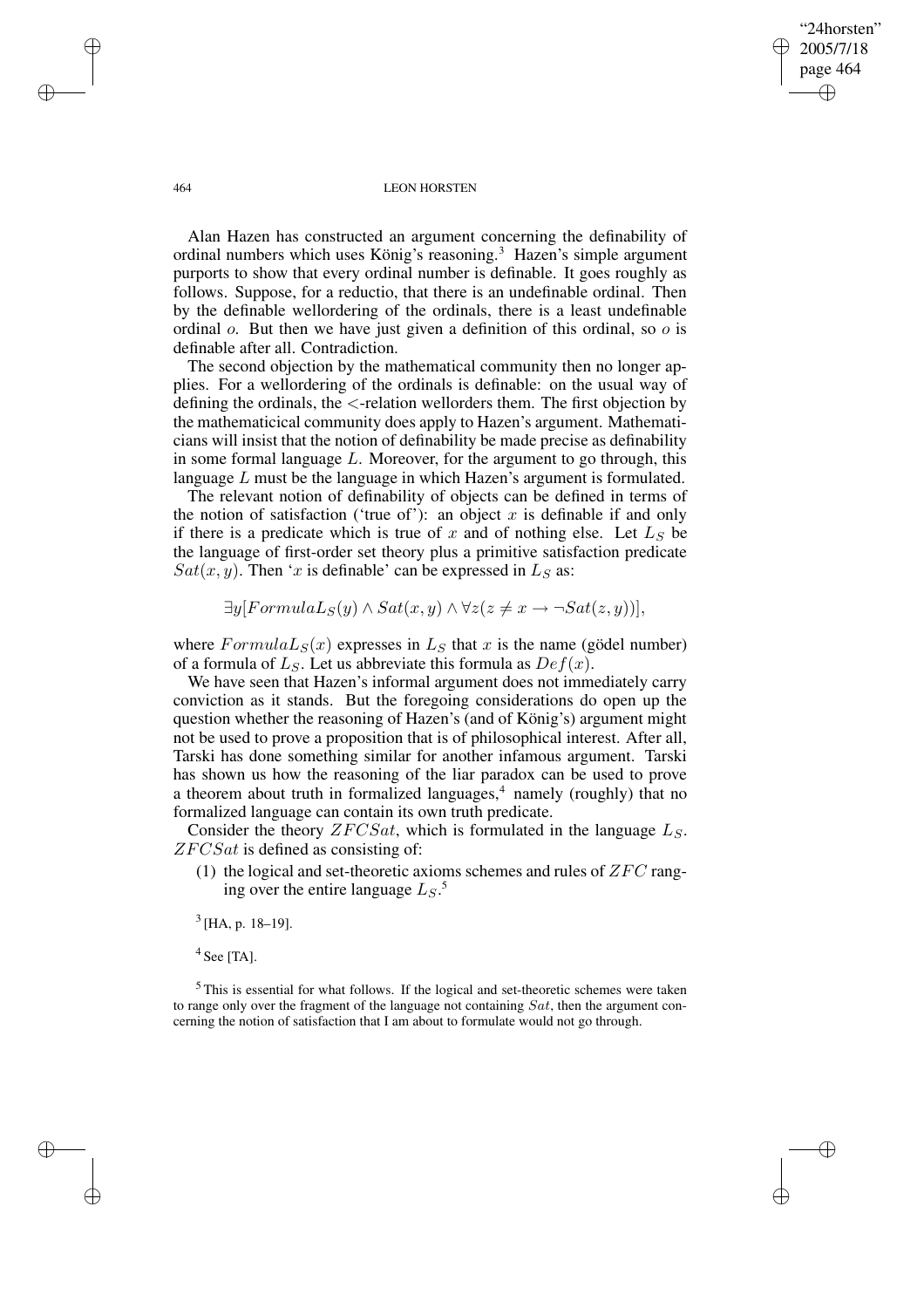#### A NOTE CONCERNING THE NOTION OF SATISFIABILITY 465

(2) a rule of inference for  $Def$ , which will be called  $Rdef$ :

$$
\frac{\exists! x \phi(x) \ (with \ \phi \ containing \ only \ x \ free)}{\forall x (\phi(x) \ \rightarrow \ Def(x))}
$$

✐

✐

✐

✐

In this rule,  $\phi$  again ranges over the entire language  $L_S$ .

The restriction in (2) that  $\phi$  is not allowed to contain free occurrences of variables other than x is essential here. For suppose  $\phi$  would also contain another variable  $y$  free. Then in the premise of the rule,  $y$  could be regarded as implicitly universally quantified over. But the premise would not guarantee, for every y, the existence of a name for the x such that  $\phi(x, y)$ . For the expression "the x such that  $\phi$ " would not then be a closed term, and hence would not be a complete (complex) name. To obtain the needed closed term, a name of  $y$  would also be needed.

With the restriction in place,  $RDef$  seems a perfectly legitimate rule of inference. Nevertheless,  $ZFCSat$  is inconsistent. The proof goes as follows.  $ZFC$  proves that there are only denumerably many formulas of  $L_S$ . Let  $Ord(x)$  express in the language of  $ZFC$  that x is an ordinal.  $ZFC$  proves that there are nondenumerably many ordinals. So

$$
ZFCSat \vdash \exists x (Ord(x) \land \neg Def(x))
$$

Let  $x < y$  express (in  $L<sub>S</sub>$ ): 'x is a smaller ordinal than y'. Then by the provable wellordering of the ordinals, ZFC proves:

$$
\exists! x[Ord(x) \land \neg Def(x) \land \forall y[(Ord(y) \land y < x) \to Def(y)]]
$$

Abbreviate the part in square brackets as  $\theta(x)$ . Then  $ZFCSat \vdash \exists !x\theta(x)$ . So by RDef, we have  $ZFCSat \vdash \forall x(\theta(x) \rightarrow Def(x))$ . But by sheer logic we also have  $ZFCSat \vdash \forall x(\theta(x) \rightarrow \neg Def(x))$ . This gives us a contradiction.

Although the proof is elementary, 6 I find this a remarkable result in the field of axiomatic approaches to the semantic paradoxes. The introduction rule for  $Def$  seems a very weak axiomatic theory of satisfaction for  $ZFC$ . Essentially, it only postulates an analogue for the definability predicate Def

<sup>6</sup>The proof is related to a known problem concerning the addition of axioms governing the description operator to systems of quantified modal logic. See [CA, p. 184], and more explicitly [RE, p. 452–453]. This connection will not be pursued further in this paper.

"24horsten" 2005/7/18 page 465

✐

✐

✐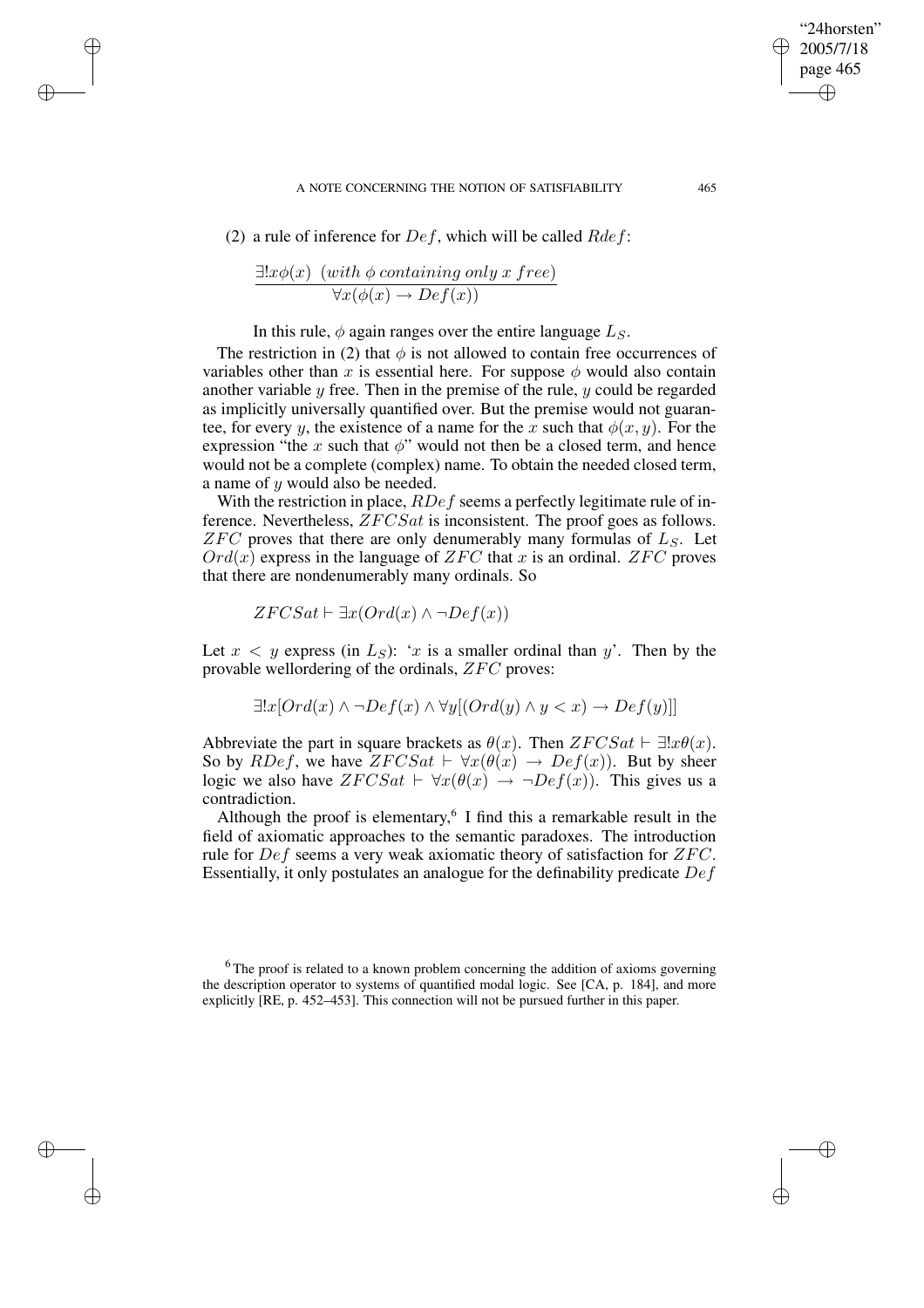466 LEON HORSTEN

of the *Necessitation Rule*

$$
\frac{\phi}{\Box \phi}
$$

of modal logic. RDef seems to say nothing about how satisfaction interacts with the logical connectives, or about how a closed sentence  $\phi$  being true (i.e. satisfied by every  $x$ ) implies  $\phi$ . Appearances deceive.

It is clear that the above argument would go through against the background of a base theory much weaker than  $ZFC$ . Roughly, it suffices to have a base theory which can code its own syntax and which postulates a nondenumerable collection of objects with a definable wellordering on it. So we can informally phrase our findings as follows: no consistent and sufficiently strong theory contains the rule which infers from the statement that there is exactly one object for which the property  $\phi$  holds to the conclusion that the object satisfying  $\phi$  is definable.

We cannot consistently have the class of all unrestricted instances of the Tarski-biconditionals as our theory of truth.<sup>7</sup> In fact, a strenthening of the argument of the *Paradox of the Knower*<sup>8</sup> shows that already if the axiom schemes

$$
T^{\Gamma}\varphi^{\Gamma} \to \phi \tag{3}
$$

"24horsten" 2005/7/18 page 466

✐

✐

✐

✐

$$
T^{\top}T^{\top}\phi^{\top} \to \phi^{\top} \tag{4}
$$

are added to  $PA$  (where the truth predicate  $T$  is allowed in the induction scheme),<sup>9</sup> a contradiction arises.<sup>10</sup> However, it *is* consistent to add the axiom scheme  $T^{\dagger} \varphi \rightarrow \varphi$  to *PA*, and it *is* consistent to add the analogue

$$
\frac{\phi}{T^{\sqcap}\phi^{\sqcap}}
$$

for the truth predicate of the necessitation rule to  $PA$  (again, with T allowed in the induction scheme). In fact, the resulting theories are easily seen to be arithmetically conservative over PA. The Paradox of the Knower and its relatives show that we need little more than the predicate analogue of

 $<sup>7</sup>$  See [TA].</sup>

 $8$  See [KM].

<sup>9</sup> We use  $\lceil \phi \rceil$  to refer to the gödel number of  $\phi$ .

 $10$  See [CR, p. 324].

✐

✐

✐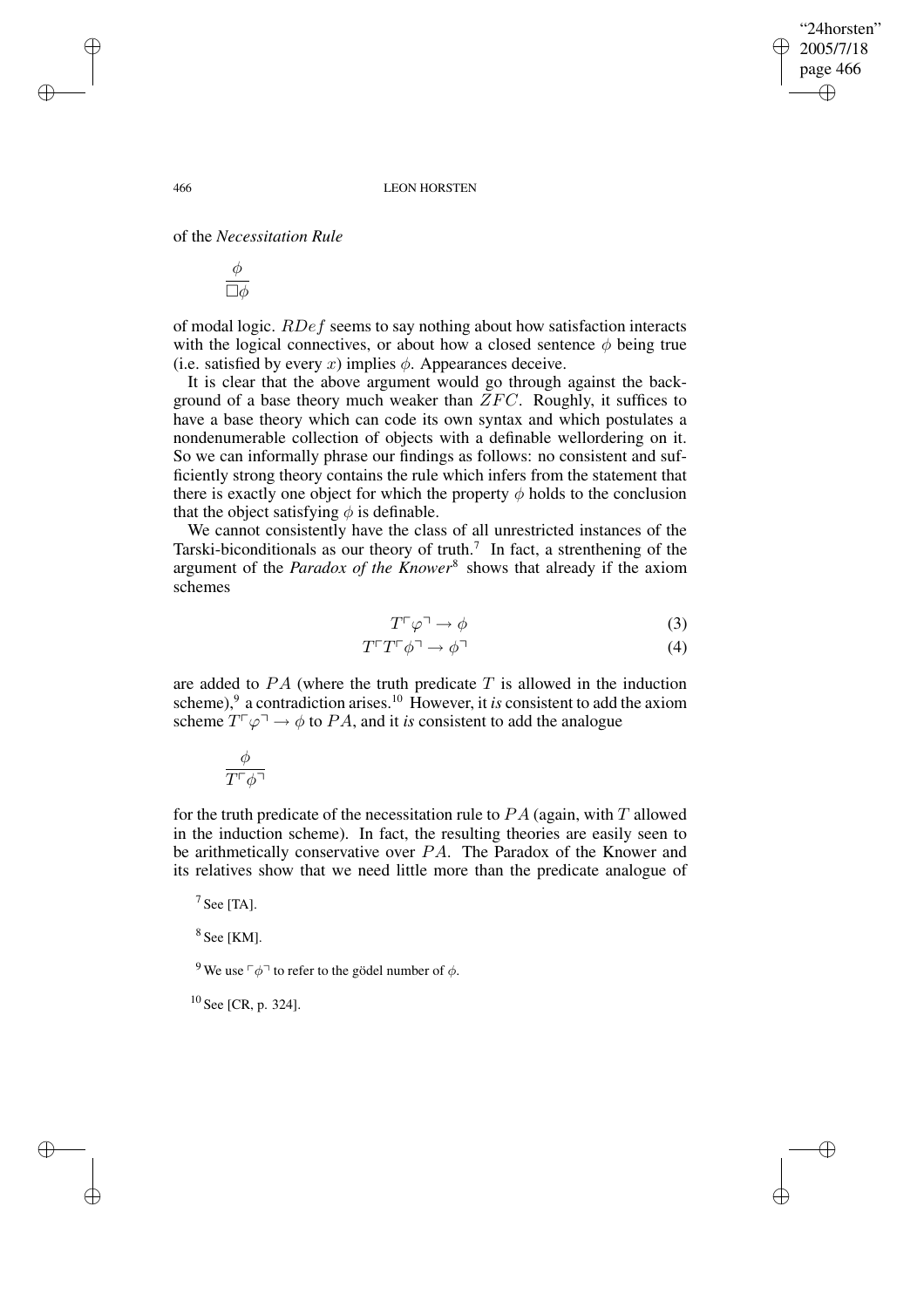the *Reflexivity Axiom*  $\square \varphi \rightarrow \varphi$  of modal logic to generate a paradox. Our argument shows that we need little more than the predicate analogue of the rule-version of the *converse* direction of the Tarski-biconditionals, i.e., the predicate analogue of the necessitation rule, in order to yield a contradiction.

Axiomatic approaches to truth and the semantic approaches have been gaining influence in recent years, both in the logical and in the philosophical literature.<sup>11</sup> It has emerged that there exist natural consistent formal theories of truth which capture many of the properties which we would naively be inclined to ascribe to truth. The above considerations provide support for the hypothesis that in the context of a stronger mathematical background theory and for the more general notion of satisfaction, the situation is in a sense less satisfactory: more seemingly fundamental properties of this semantical notion will have to be left out or at least restricted in any consistent axiomatic formalization.

Our argument is a proposition about the notion of satisfaction in formalized languages. It is less clear whether this argument can be regarded as an argument about *the absolute notion of definability*.

Hazen calls an object (absolutely) definable if and only if it is definable in some humanly usable language.<sup>12</sup> Hazen argues in his unpublished paper that there can be at most denumerably many possible languages in this sense, and that each such language is itself denumerable. Thus there exist only denumerably many 'possible concepts'.<sup>13</sup> This implies that his informal argument appears to be valid. And it would seem, then, that a version of our formal argument concerning the notion of satisfaction can be carried out for the union of all humanly possible languages. So Hazen has his work cut out for him. His paper consists largely in an ingenious and subtle attempt to find a way of dodging the conclusion of his informal argument.

Someone might agree with Hazen's characterization of absolute definability as definability in some humanly usable language but hold that there are nondenumerably many possible languages, and that there may therefore well be nondenumerably many definable objects. On this view, Hazen's informal argument may simply be sound. Also, our formal argument about the notion of satisfaction could not then be transformed in any obvious way into a nogo argument about the absolute notion of definability. The complaint would be that  $Def$  is just too narrow a characterization of the absolute notion of

 $11$  [CT] is a standard reference work on axiomatic theories of truth.

 $12$  [HA, p. 10].

✐

✐

✐

✐

 $13$  [HA, p. 18].

"24horsten" 2005/7/18 page 467

✐

✐

✐